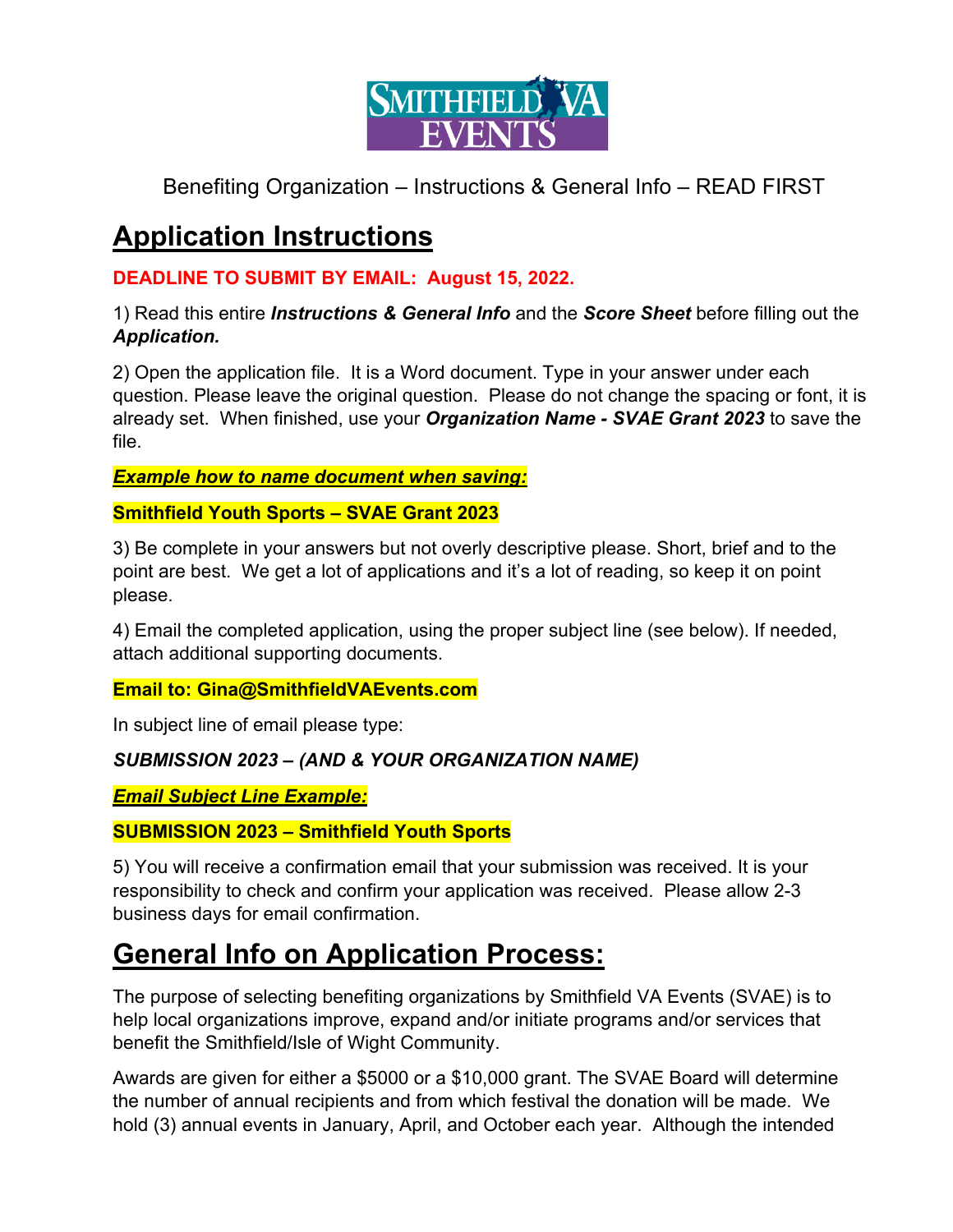

amount is to be \$5000 or \$10,000, the final amount to each organization is dependent on the financial success of the event.

There is a chance that we might not be able to make the donations on time. We carry a catastrophic insurance cancelation policy on each event, and insure our donations, but until the claim has been filed and the reimbursement check has been received, we would not be able to make donations. In 2015 we had to cancel an event due to a hurricane, and it took about seven months to get our reimbursement check from the insurance company. In 2020 when the pandemic force cancellation of festivals it was not covered by insurance. We could not make the anticipated donations until we were able to go back to holding festivals.

The Board determined the \$5000 or \$10,000 amount with several thoughts in mind. First, we want to it to have a significant impact on the organization. The SVAE Board felt like either of these amounts is a nice boost to any organization. It is enough to make a difference, but also allows us to share the proceeds to multiple organizations annually. Please note: If your organization is a benefiting for a specific event, and your organization also volunteers, you will receive the check as a benefiting organization in addition to a volunteer group check for your hours worked

SVAE also gives tens of thousands of dollars annually in donations back to groups who volunteer for our events. That is a different type of donation from being a Benefiting Organization. You do not have to be a Volunteer Group to be eligible as a Benefiting Organization.

If you are interested in getting involved with us as a Volunteer Organization, please contact us at Volunteer@SmithfieldVAEvents.com.

### **Timeline for Submissions:**

| May $-$ Aug 15 <sup>th</sup> | Submissions accepted via email only in the requested<br>format only.                                                                           |
|------------------------------|------------------------------------------------------------------------------------------------------------------------------------------------|
| Aug $16th$ - 31st            | All applications are reviewed and if any supplemental<br>info is needed organization is contacted and must reply<br>by Sept 15 <sup>th</sup> . |
| Sept 15th - Oct 15th         | Board reviews applications, completes scoresheets.                                                                                             |
| By Nov 1st                   | Board makes final selections and organization are<br>notified. Press Release is sent out to media outlets.                                     |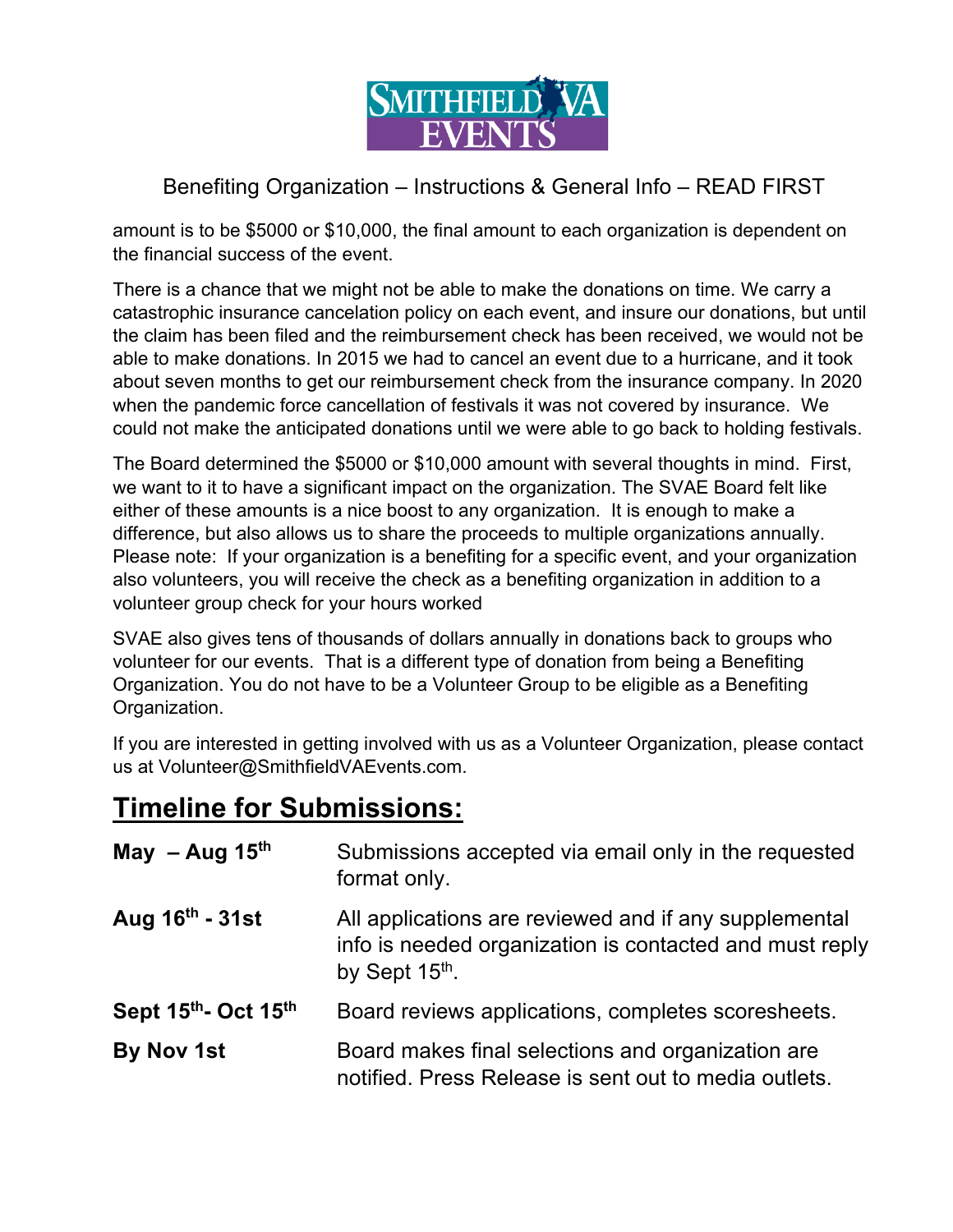

# **Eligibility Criteria**

- Organizations that service or have a significant benefit for Smithfield and Isle of Wight County. Organizations can be from outside the local area, but must demonstrate substantial benefit to residents of Smithfield/Isle of Wight County.
- The organization must benefit the targeted community as a whole. Awards are not made for a single scholarship fund, travel sport teams, or a single specific person.
- The grant must demonstrate a significant impact for the organization.
- The grant cannot be used for annual operating expenses, lobbying the government, or engagement in legislative or political activity.
- The grant can be used for new or expanding projects, equipment, program supplies or in support of programs and services with an identifiable benefit for the targeted community.
- Your organization does not have to volunteer with us to apply for one of our grants. Grants can be given to organizations, including but not restricted to community/social/civic groups, service clubs, churches, school organizations, parent/teacher groups, cultural groups, community-based sports leagues, and environmental organizations. The organization must be an identifiable nonprofit/charitable organization and TAX ID # and type of charitable/non-profit organization will need to be provided.
- Capital projects will be considered. The project must have a demonstrated impact and must be sustainable by the organization.
- Organizations must show the specific use for the funds by their own organizations. Submissions that are a direct "pass-thru" for donations to another organization are not eligible. *For example, your organization wants to fund a children's educational summer program at the local museum, but your organization is NOT GOING TO ADMINISTER or run the program, you are just going to give the money to the museum, and they will run the program. You would just be a "pass-thru". The Museum is welcome to make an application themselves for the summer educational program.*